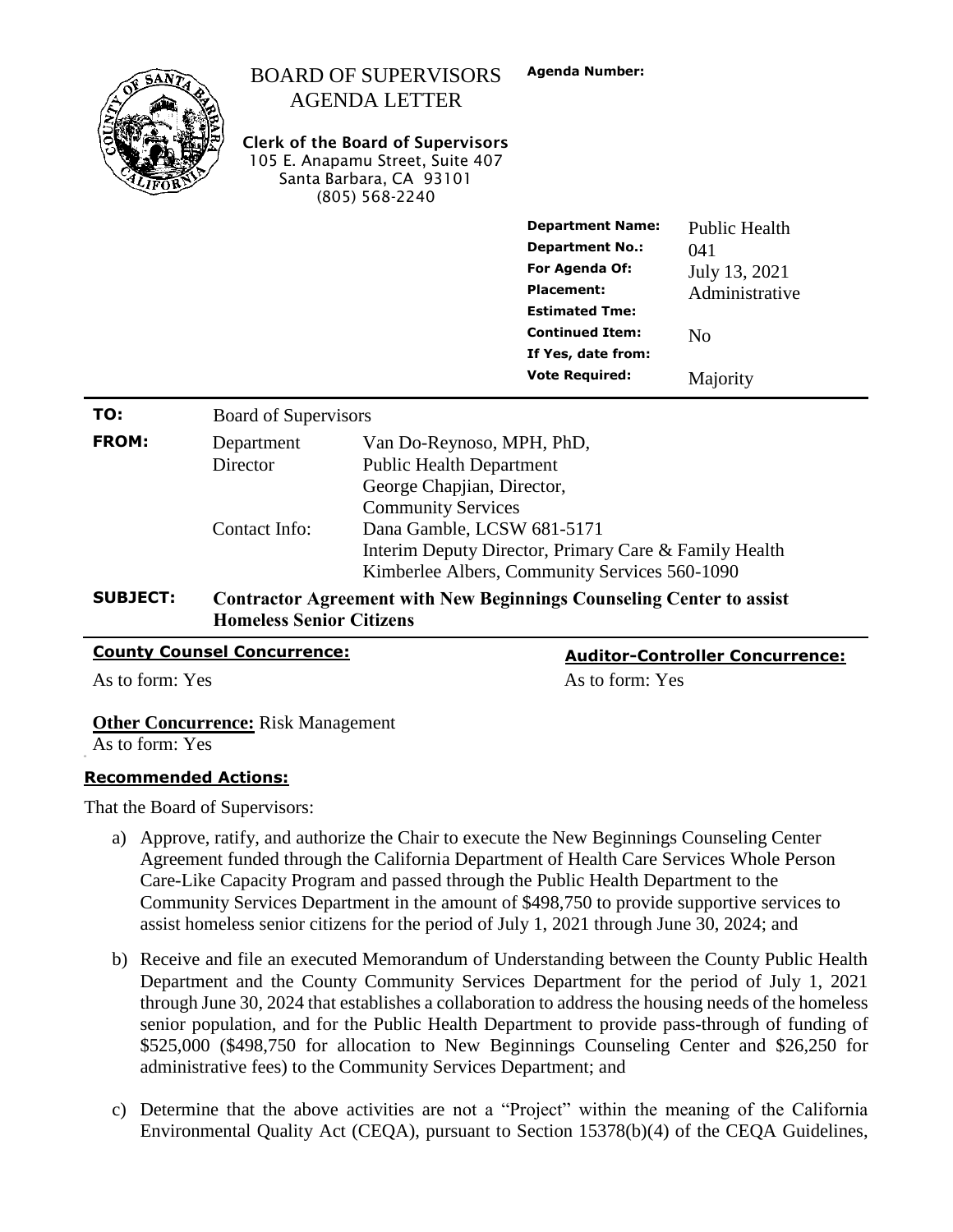New Beginnings Counseling Center Contractor Agreement – Whole Person Care Pilot Agenda: July 13, 2021 Page 2 of 4

> because the actions are the creation of a government funding mechanisms or other government fiscal activities, which do not involve any commitment to any specific project which may result in a potentially significant physical impact on the environment.

# **Summary Text:**

This item is on the Agenda to execute the contractor agreement between the County and the New Beginnings Counseling Center (NBCC) in the amount of \$498,750 to provide Supportive Services to assist Homeless Senior citizens to further the aims of the Whole Person Care-Like Capacity Program – Housing for Seniors Program including the development of programmatic activities to expand access to permanent housing and/or structured transitional housing for seniors aged 55 and older who have recently become homeless, or are at immediate risk of being homeless (Attachment A). The Housing for Medically Vulnerable Seniors Program addresses the immediate unsheltered homelessness challenges of vulnerable seniors prioritizing those that resided in or currently reside in Roomkey shelters by providing them with case management, rental assistance and rapid rehousing services in order to transition these families and individuals into permanent housing. The County, through its Community Services Department will oversee NBCC's performance and conduct the review, approval and payment of invoices utilizing Whole Person Care-Like Capacity Program – Housing for Seniors Program dollars passed through the Public Health Department.

# **Background:**

California's Whole Person Care-Like Capacity Program coordinates health, behavioral health, and social services in a patient-centered manner with the goal of improved beneficiary health and well-being. Lowincome populations are more likely to experience a multitude of health, behavioral health, and social needs, requiring them to seek care across multiple and fragmented systems. The need for a Whole Person Care (WPC) approach arose due to unmet social, behavioral health, and health needs within Santa Barbara County's vulnerable senior population.

There are nearly 5,700 patients over the age of 55 who receive their care at the Public Health Department (PHD) Health Care Centers. Approximately 14% ( $\approx$ 770) of these patients are known to be experiencing homelessness. Due to the high cost of housing in the south county, there are many more elderly at risk for becoming homeless. These at risk individuals are low income and frequently seen in PHD's Health Care Centers.

As a contractor through this Agreement, NBCC will provide case management supportive services assisting prioritized senior clients (age 55 and older) who are referred through the Coordinated Entry System and the PHD to identify and match them to appropriate housing; to assist clients with rent and other move-in expenses; and, work with senior clients to navigate and ultimately overcome barriers that may prevent them from maintaining their housing long term.

In addition, NBCC will provide temporary financial assistance in order to house seniors including, but is not limited to, searching for available housing units, helping clients to become document-ready for housing, negotiating with landlords, completing housing applications, household budgeting, rental unit inspections, accompanying clients to landlord meetings, searching for employment, applying for benefits, obtaining legal, behavioral health and other community resources, etc.

Once housed, housing retention services will include arranging for In-Home Supportive Services (IHSS) and other support services, assisting with securing medication, scheduling medical appointments, arranging transportation, providing education around harm reduction, providing help with ADLs, managing hoarding, obtaining food assistance, etc.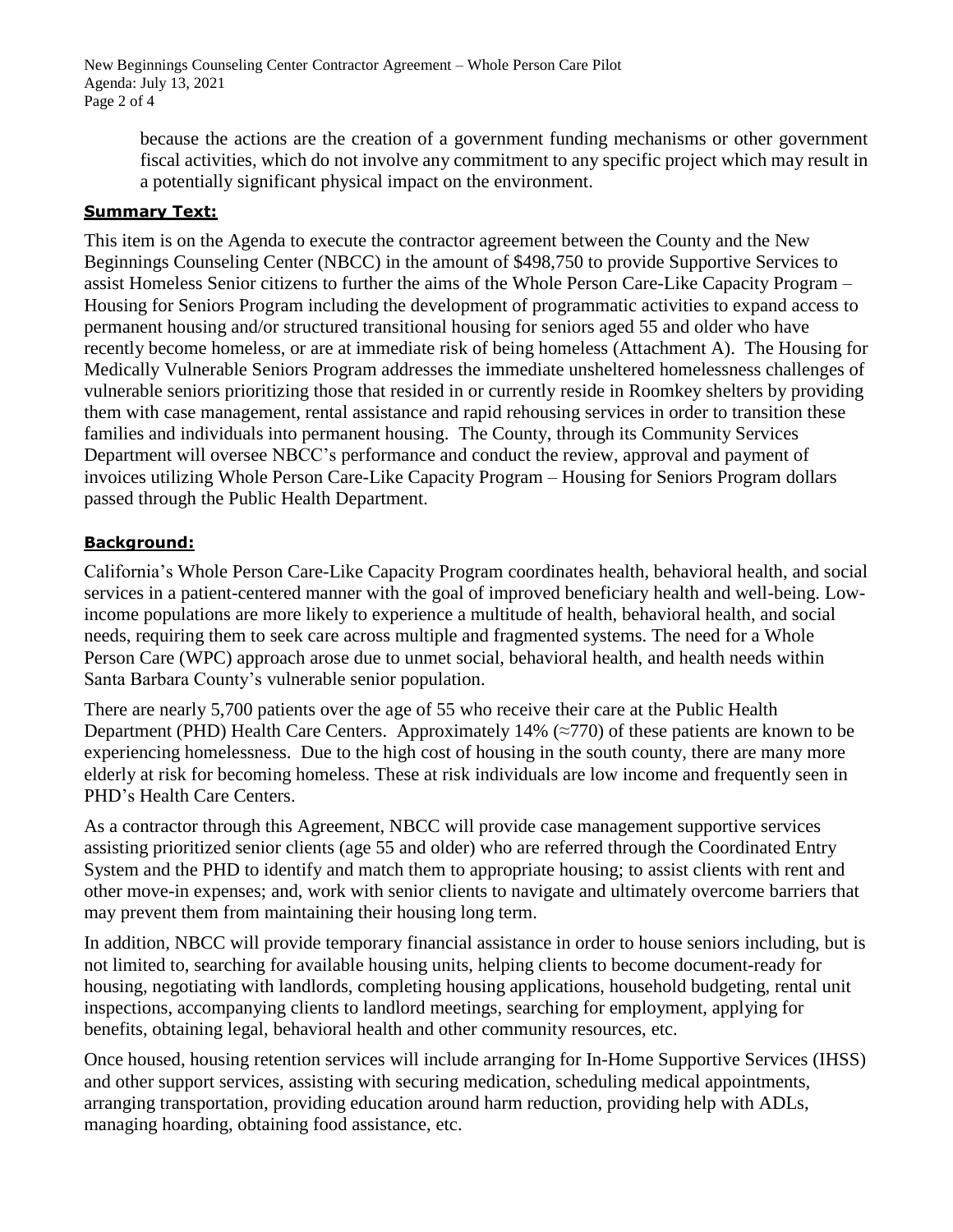New Beginnings Counseling Center Contractor Agreement – Whole Person Care Pilot Agenda: July 13, 2021 Page 3 of 4

### **Performance Measure:**

The Contractor will meet the following performance measures during the term of the Agreement:

|                                                                            | Goal |
|----------------------------------------------------------------------------|------|
| % of participants that will move into permanent housing during enrollment  | 85%  |
| % of participants that will regularly engage in primary care               | 75%  |
| % of participants that will decrease number of emergency department visits | 50%  |
| % of participants that will decrease number of hospitalizations            | 40%  |
| % of participants gaining new or increasing income during enrollment       | 10%  |
| % of participants that will improve health outcomes during enrollment      | 40%  |

#### **Fiscal and Facilities Impacts:**

Budgeted: No

#### **Fiscal Analysis:**

The funding amount for the New Beginning Counseling Center of \$498,750 and for the Community Services Department for administration of \$26,250 for this three-year contractor agreement, will be expended from the one-time funding of \$1,166,412.39 received by the Public Health Department for the Whole Person Care-Like Capacity (WPC-Like) Program in March 2020. This WPC-like program may inform program development for CenCal Health as the State begins its transition to the CalAIM (California Advancing and Innovating Medi-Cal) program which is a multi-year initiative to improve quality of life and health outcomes for low income Californians.

The Public Health and Community Services Departments will return to your Board on August 17, 2021 with a Budget Revision to amend the FY 2021-22 Adopted Budget for the program appropriation.

#### **Key Contract Risks**

The County assumes responsibility for the administration of the Whole Person Care-Like Capacity Program in accordance with all state requirements governing their use. NBCC and CSD have successfully operated homeless assistance projects in the past which have had similar regulatory and administrative requirements.

The Contractor Agreement with New Beginnings Counseling Center to assist Homeless Senior Citizens is a cost-reimbursement contract. This allows CSD to disburse state funds to NBCC for eligible incurred costs to the extent prescribed by the Agreement. The County will only reimburse NBCC for costs that are eligible under the Agreement and documented in a manner that is acceptable to CSD. CSD staff will assess the performance of NBCC to determine if the services provided are adequate and as outlined in the Agreement. The Agreement also contains the County's standard clause allowing termination for convenience, which further reduces risk.

| <b>Staffing Impacts:</b> |                    |  |  |
|--------------------------|--------------------|--|--|
| <b>Legal Positions:</b>  | FTE <sub>s</sub> : |  |  |
|                          |                    |  |  |